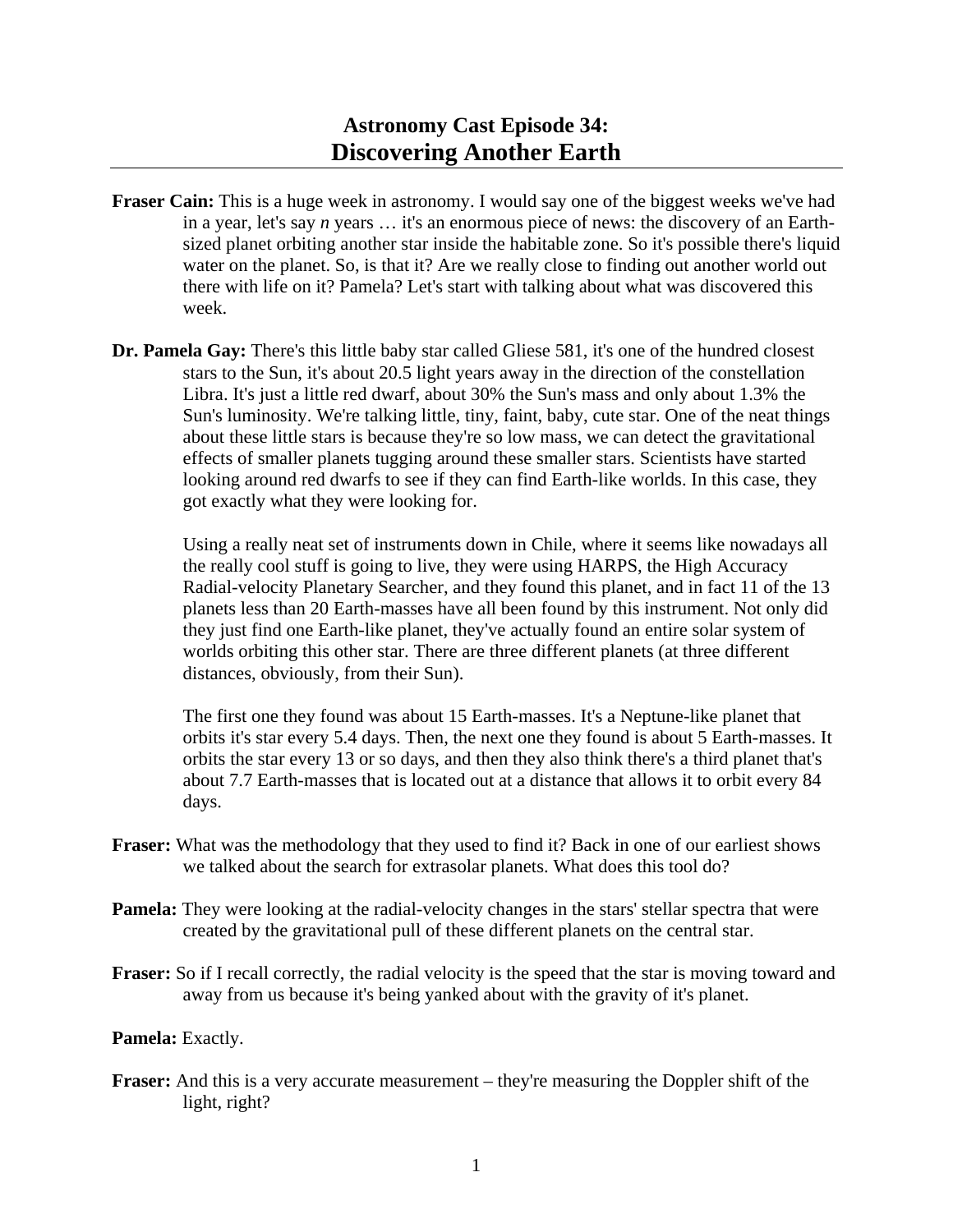**Pamela:** This instrument is extraordinarily precise. It can detect velocity changes that are slower than some people walk. It detects velocity changes as low as one metre per second. So we can walk around at the same rate that these planets are pulling on their central star, and that's kind of neat to think about.

 So we have these three little tiny worlds, orbiting this little tiny star. When scientists sit down to model and ask "what do we think these planets might look like?" they do calculations and say "a planet this tiny can hold on to these elements, a planet this close to the star should be able to support these sorts of things." They're thinking the smallest of the three of these planets might be either a solid rocky world or perhaps it's something that's completely covered in oceans.

 Now, we don't currently have the ability to look and see if it's a "water world" but it's neat to think about and hopefully this sort of discovery will motivate NASA and the European Space Agency to invest the necessary dollars to build the missions that can look at this little tiny planet and say, "yes, we finally found a water world just waiting to have a bad movie filmed on it."

**Fraser:** What do we know about this world itself then?

**Pamela:** Well, we know it's there, we know it's small

**Fraser:** How small? What's it's size compared to the Earth?

**Pamela:** Well, according to the science paper I'm looking at, they put a limit on it of 5.6 Earthmasses, and we can't directly determine it's radius or anything like that, but based on models of what this planet should look like, we're guess-timating/estimating that it probably has a radius about one and a half times the size of the Earth's radius, which makes this a really dense planet. When you're standing on it's surface, you're going to want to sit down. Any life that could've developed on a world like this will have developed with a much stronger skeletal structure to support them underneath the weight of the heavier gravity.

**Fraser:** How long does it take to go around the Sun?

**Pamela:** It's just sort of zipping around it's star every 13 days and it's really close in. It's only about  $1/14<sup>th</sup>$  of an AU away from that star. Now, it sounds like it's zipping around at high velocities, and really close in, so it's got to be a really hot planet.

**Fraser:** This would be in that Hot Jupiter category, right?

**Pamela:** But because this such a faint star, because this is a star that is 1.3% the Sun's luminosity, this close a position still allows the planet to have relatively cool temperatures. The estimates range from an average temperature anywhere between 0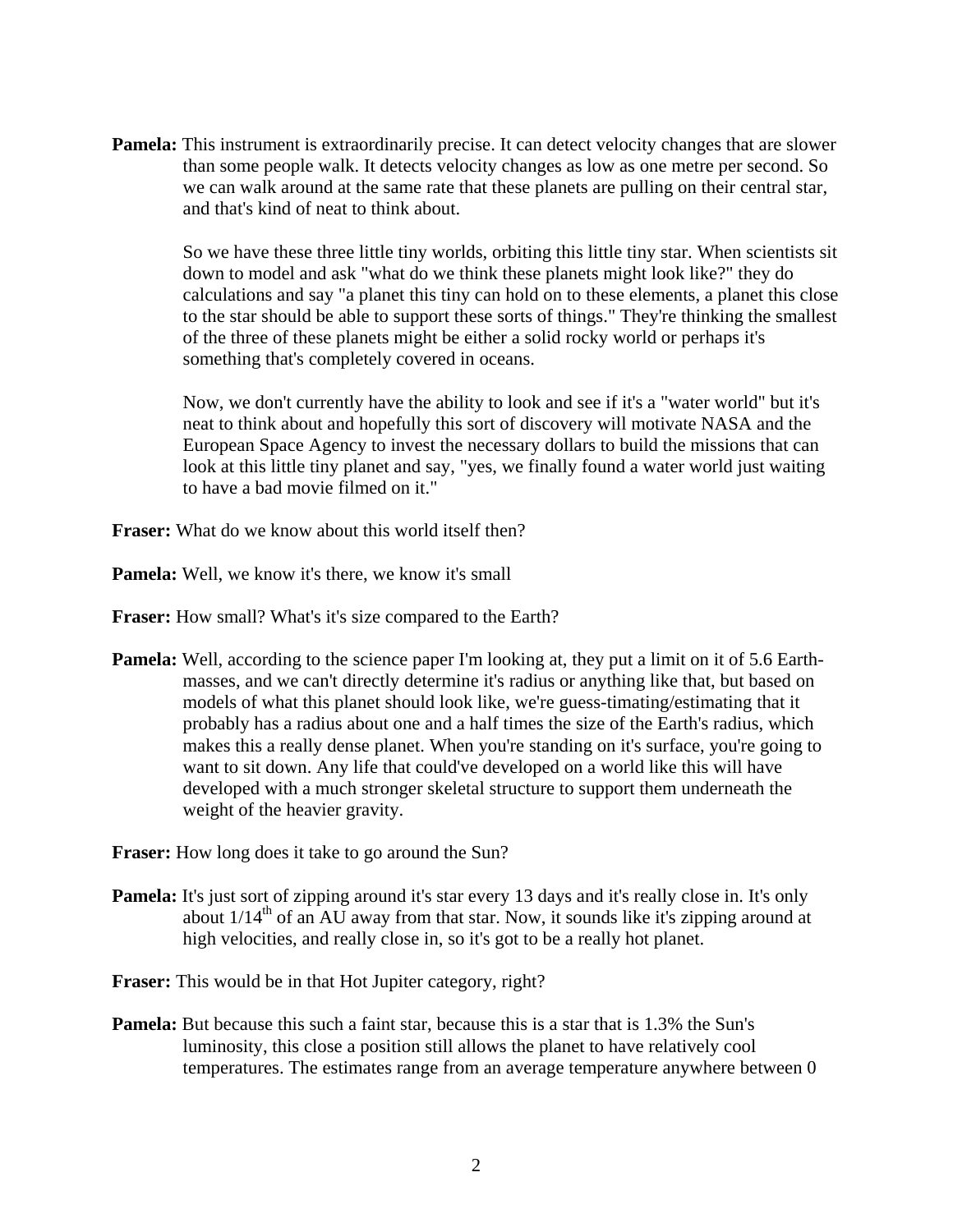and 40 degrees Celsius. Potentially the planet's environment is no different than where I am near St. Louis or where you are near Vancouver.

- **Fraser:** So, if there's water, based on how far away that planet is from it's star, it would be liquid water.
- **Pamela:** It would be liquid water. There's the potential for seasons, there's a lot of things waiting to be discovered. Now, that doesn't mean we'll find them. Our hopes could be completely dashed and this could be just another Mercury, another Venus, another dead world where life can't exist. But at least now we have some place to dream about, and some place that we know we need to look at as soon as the technology exists to actually look and actually measure which of our wishful dreams are actually real and which chemistry has decided to deny us.
- **Fraser:** If we've already gotten to the point that we can detect a planet around this other star, why can't we just use more sensitive equipment and just start uncovering some of those additional things? It should just be like, that's the place to look now.
- **Pamela:** Well, it would be if we had the right cameras. The problem is we need something that's capable of looking at immensely small angular resolutions. It's sort of like if I look at the Moon with my naked eye from here on Earth, looking through our cruddy atmosphere, I can make out some small craters but I can't look at grains of sand on the Moon. Now, we're looking at wanting to make out oceans on a planet 20.5 light years away.

 In order to look for those oceans, we need to have the ability to zoom in on little tiny features and block out the light of the star that this planet is orbiting. We know how to do it: you take a coronagraph, the same sort of thing we use to look at the outer atmosphere of the Sun. So you block out the main part of the light from the star, and then you detect the very faint light of the planet and you have to resolve it. The way you can do that is you take a set of telescopes and you put them in orbit around the Earth. The angular resolution that you're able to achieve is directly related to the colour of the light you're looking at and the diameter between the furthest two points on the telescopes.

 If you have just one telescope, or just one eyeball, and you want to know what it's resolution is, you measure the diameter of the opening the light can get in, the diameter of the mirror. Now, if you have two telescopes, you start at the furthest left side of one telescope and you measure all the way over to the furthest right edge of the other telescope and you use that diameter. As you move the telescopes further and further apart, you're able to achieve higher and higher angular resolution; smaller and smaller objects can now be clearly seen.

 To do this, we have to launch them into space, otherwise our atmosphere is going to take away all the advantages we've gained by moving our telescopes apart. So you have to spend the money to launch basically three Hubble Space Telescopes into orbit.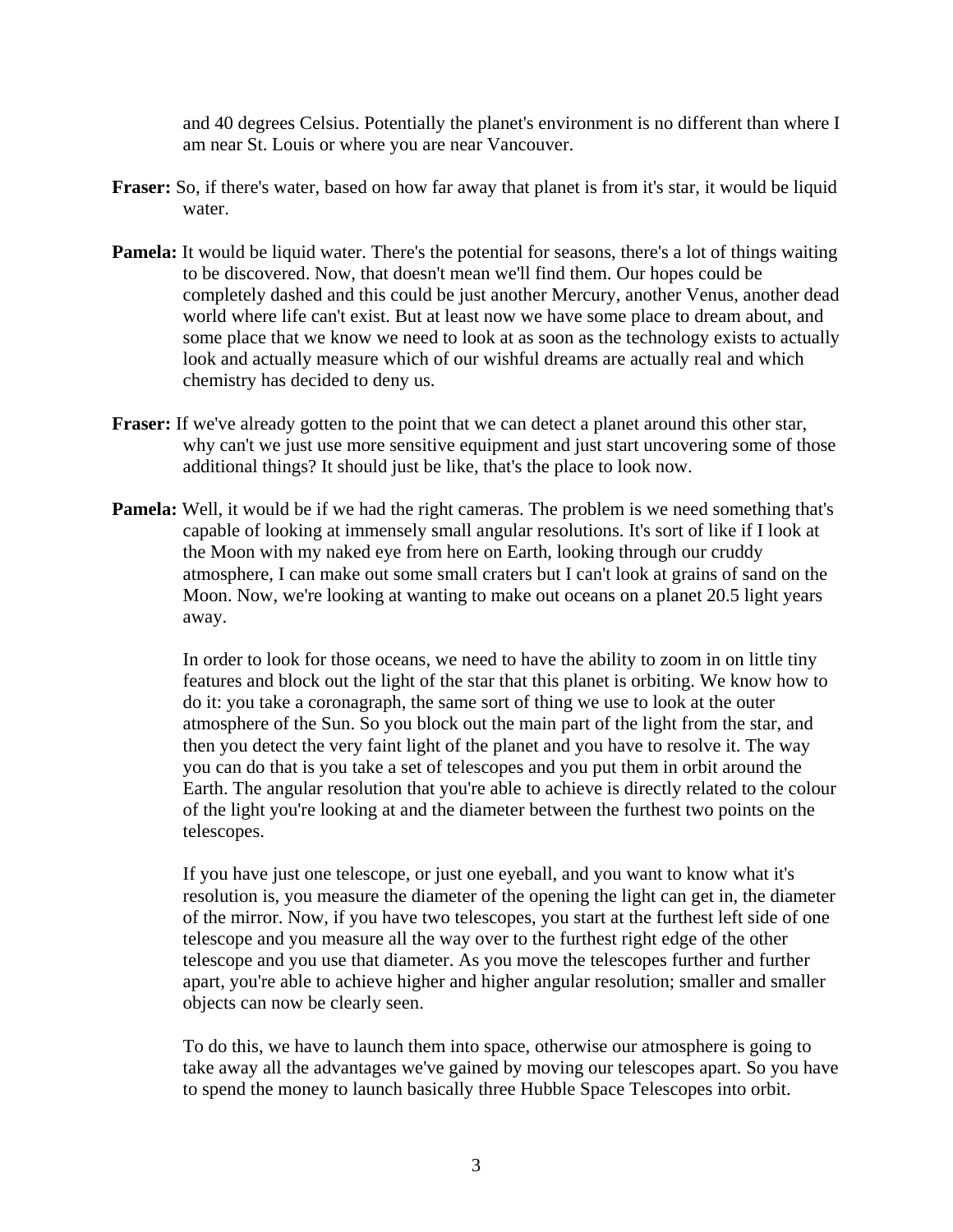They're actually looking to put multiple systems that are multi-metre telescopes in orbit, working together to look at these planets.

 It costs a lot of money, and NASA originally was planning to spend the money on something called the Terrestrial Planet Finder, but in the 2006 budget, the project was put an indefinite hold. We had the plans, we had the desire, at one point we had the budget and now it's all been sort of set aside for other priorities: things like putting men on the Moon and men on Mars have been given budgetary line items that had to come out of something, and the money to do those things came out of our desire to explore other worlds (or at least NASA's ability to use congressional funds to look for other worlds).

**Fraser:** So the problem that we have right now, for example with the – is it the HARPS instrument?

## **Pamela:** Yeah

- **Fraser:** --the HARPS instrument on the ESO's telescope, is that it's only looking at the velocities; its only able to measure that velocity back and forth. It can't see any aspect of the planet. It only tells us, what, the orbital period and the mass?
- **Pamela:** We'll use the orbital period to calculate the mass. So basically we're getting one piece of information. From that one piece of information we can do a lot of calculations and then we can look at a lot of models. At the end of the day, the only things we know with certainty are the period. Everything else, well, we're estimating the mass, we're estimating the orbital size because we don't know the exact inclination, we don't know if we're looking at the orbit as though we were looking at a plate edge-on or at a plate held at 20 degrees relative to us.
- **Fraser:** Have there been any examples where telescopes have been able to see atmospheres? If we pointed Hubble at Jupiter, or a mega-Jupiter, would we be able to see the atmosphere or is it still the same problem: even with those big planets, they're whipping back and forth and that's how we're able to detect them.
- **Pamela:** Here we've actually been able to get lucky. We can use spectroscopy again, we can again look very carefully at the constituent lines in the rainbow of light from the planet and the star. This was first done way back in November of 2001, where the Hubble Space Telescope looked at a planet orbiting a star with the wonderful name HD 209458.

This sun-like star, yellow,  $7<sup>th</sup>$  magnitude (you can see it in any amateur telescope), is about 150 light years away toward the constellation Pegasus. Its planet happens to move straight across the disk so when we look at the star we can see the planet truck across the surface of the star and we don't see the planet directly. What we actually see is the light from the star decreases, and we also see when the little planet tucks itself behind the star, we also see it decrease.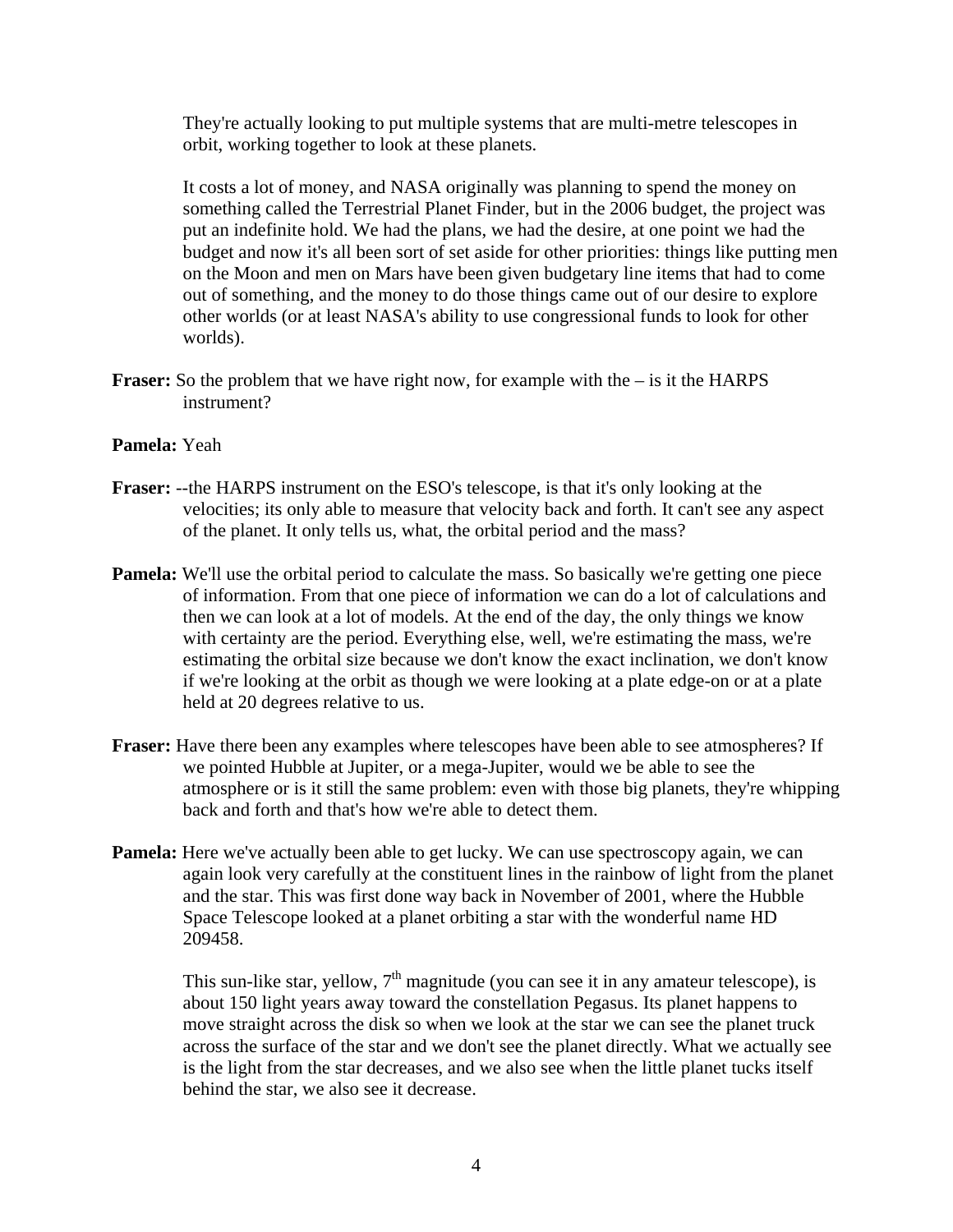When we take multiple images, images with the planet behind the star, and images with the planet in front of the star, we can look for differences in what is visible. Those differences are going to be things that are coming strictly from the planet.

 We're able to actually make measurements of what's in the atmosphere. So, for instance they look for things like sodium, water and we're finding this things. In fact, back in January you reported on finding water but now we're looking at it with a higher resolution.

**Fraser:** Right, but the technique here is this transit method, right? Where the planet moves across the front of the star and you get this additive effect for the duration that the light from the star dims, the chemical composition that we can detect has changed.

## **Pamela:** Yeah

- **Fraser:** And it's almost like it's the addition of the star with what's in the planet; it's almost like you subtracted and you get what's in the planet and in this case Hubble saw water, right?
- **Pamela:** So far, the only way we can find these atmospheres is when we just happen to be looking at a system that has the exact right alignment and the planet is big enough that we can see the eclipse of the planet going in front of the star and know when the planet is behind the star and then we can look for the differences in the two things. We're finding all sorts of neat stuff. There's another star, HD 189733b – that's the planet's name, without the 'b' is the star's name. Looking at it, we've been able to figure out that there are probably silicates in this star's atmosphere. There's this dusty cloud layer surrounding the planets. So everyday we're learning new and exciting things, but currently we're only learning them about the big Jupiter planets.
- **Fraser:** Would we be able to use (and by 'we' I mean 'they') be able to use those techniques to look at this new Earth-sized planet? Wouldn't it be able to watch it move across the front of it's parent star and be able to measure the constituents of its atmosphere?
- **Pamela:** So here I have to admit that the discovery is so new that I haven't really run the numbers on what's possible in terms of using the large spectrographs that exist here on Earth.
- **Fraser:** I guess it depends on if it's moving across the face of the star or not.
- **Pamela:** It also matters how much light we can get into our spectrographs. In order to look for the little tiny lines that come from the atmosphere of a planet, you have to spread the light out huge, huge amounts, in some cases you're spreading things out such that if you made a single rainbow, that single rainbow would be metres in length. So you're taking all the light from this really faint star, spreading it out over metres and metres, and then trying to make measurements.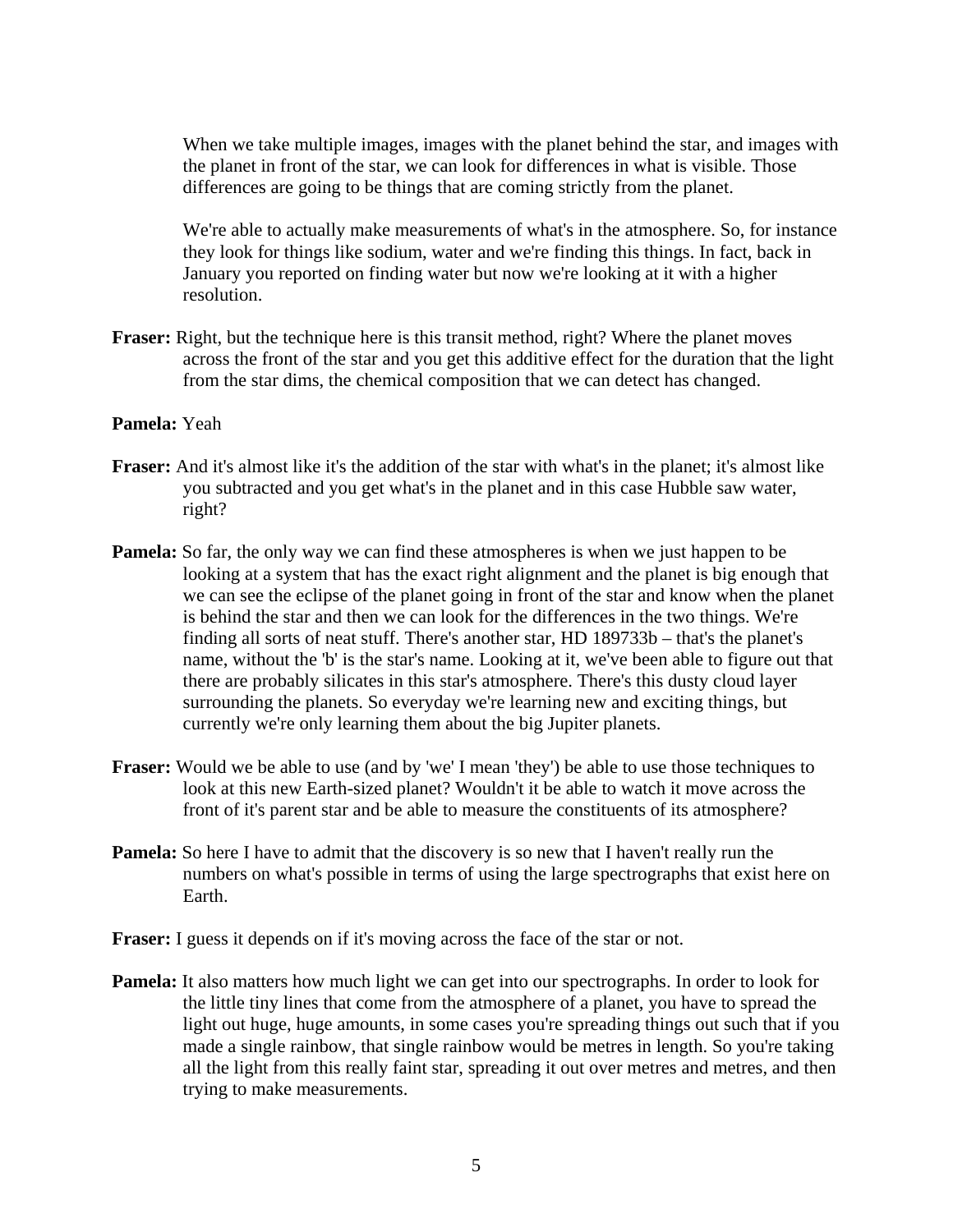We can do this with bright stars. With bright stars, it's no big deal: you take their light, you turn it into a rainbow, it's a bright rainbow – you can even see it with your eyes if you're in a dark enough room. Here, we're looking at such a faint star that I'm not sure that we have any telescopes big enough that it can gather the light from the star, spread it out, and still have enough light to be able to make a detection. I don't know: I'm hoping, hoping, hoping that we'll be able to do it, but I don't know for certain.

- **Fraser:** Let's go back and talk about what the future holds for this. This planet isn't we say it's Earth-sized, but you say it's what, five, six times the mass of the Earth –
- **Pamela:** And only one and a half times the radius, so you're definitely looking at a high gravity world.
- **Fraser:** Right. So will this technique be able to find an actual Earth-sized planet?
- **Pamela:** If we look around the smallest stars. That's the neat thing: the smallest stars are actually the largest in number. If you look at the hundred nearest stars, 80ish of them are these little tiny red dwarfs. So we have lots of things to look at and a little planet can easily yank around a little star, so we're going to keep finding more and more of these.

 It's a new day in planet discovery, and it's a new day filled with the Earth-like planets and the potential exists to find a planet the size and density of Earth close in to one of these little stars, inside of it's habitable zone, that just might be waiting to have life on it.

**Fraser:** So let's talk about – how would you know if you see life on a world?

**Pamela:** The critters on our planet do neat things to the atmosphere. For instance, we take and trees output oxygen. People output all sorts of pollutants that aren't normally found in nature. By looking for these special molecular and chemical signatures that we're going to know there's something there taking the raw atoms, the raw molecules that come out of solar system formation, and are transforming them into things that can only come from organic life.

**Fraser:** So there are no natural processes that could fill our air with oxygen?

- **Pamela:** The oxygen could be there, but the ratios are going to be different. The carbon dioxide is getting broken up. It's these changes in the form that you end up finding the oxygen in that are signatures of trees, signatures of algae. All these specific things that you just tweak the ratios as soon as you add single-celled bacteria into an atmosphere, into a terrestrial ocean, an entire ecosystem is modified by algae bacteria. Human beings, we just make a disaster of our environment and that's really easy to see from space.
- **Fraser:** I guess people always say, "maybe we'll see light not as we know it, there might be some other chemical process that functions on those world that we don't understand,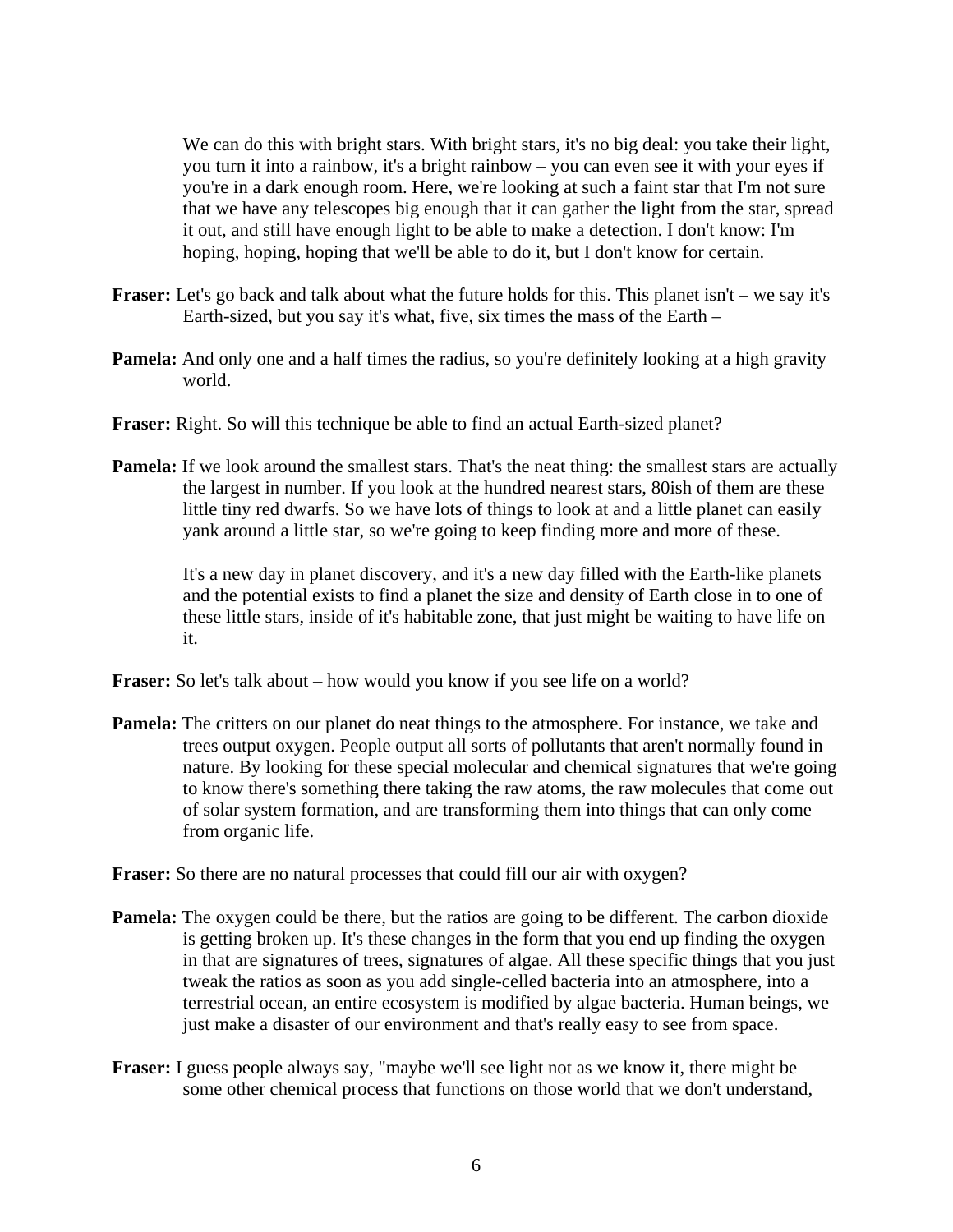like using silicon as a base as opposed to carbon" but I guess in those situations maybe we'll find those as well, but I think that if we can see the free-floating oxygen in the atmosphere, at the levels that we would have here on Earth, there's almost nothing else you can assume, then: there's life.

- **Pamela:** Right. Peter Ward wrote an excellent book called *Life As We Do Not Know It.* It's all about the ways that life changes it's atmosphere, and ways that we might look for life. It's a good read, it's a hard read, but the science is really juicy and it addresses all the questions about life that a lot of us just have rattling around in the back of our heads all of the time.
- **Fraser:** So, we went into this a bit before but, right now there's no observatory on Earth or in space that we could point at Gliese 581 and see if it has water or see if it's atmosphere has oxygen. So what plans are in the works, then, to try and put some observatories up there?
- **Pamela:** Well, the European Space Agency has a program called Darwin. They're hoping to launch in about 2015. It's going to consist of three, three metre telescopes – that's bigger than Hubble for each of these three telescopes – as well as a fourth telescope that works as a communications hub. These are going to get put out at a point that is beyond the Earth, so you can go Sun, Earth, this point. It's called L2, one of the Lagrange points. It will keep this family of satellites always with the Earth behind it and the Sun behind it and the Moon behind it, so they can look out and study the sky constantly, unhindered and unblocked. These satellites have the potential to start finding rocky worlds and being able to image them. These are what we need. Hopefully, Terrestrial Planet Finder will someday, under perhaps a different Congress, get resurrected.
- **Fraser:** Terrestrial Planet Finder is the NASA mission that would sort of kick Darwin up to the next level, right?
- **Pamela:** Exactly. It's the little shiny star that will find planets and allow us to study them directly. Hopefully it will come back, hopefully the NASA budget will become friendlier to science someday in the future.
- **Fraser:** It seems amazing to me. I think this discovery of this world is ahead of its time. I don't think that astronomers were expecting that they would turn up an Earth-sized world in the habitable zone, going around another star, for a decade or more from now.

 I think this came as quite a surprise and I think that, with the timelines for Darwin and the Terrestrial Planet Finder, and some of these others, they were sort of more synced up so they'd come online to help pitch in with the science. Now, with this discovery (and I'm almost ready to write the next stories on Universe Today), I'm sure within months, within years, it's just going to be one after the other: smallest rocky world discovered so far. There's going to be a lot of demand, a lot of pressure to get those visible observing missions going so we can start to confirm.